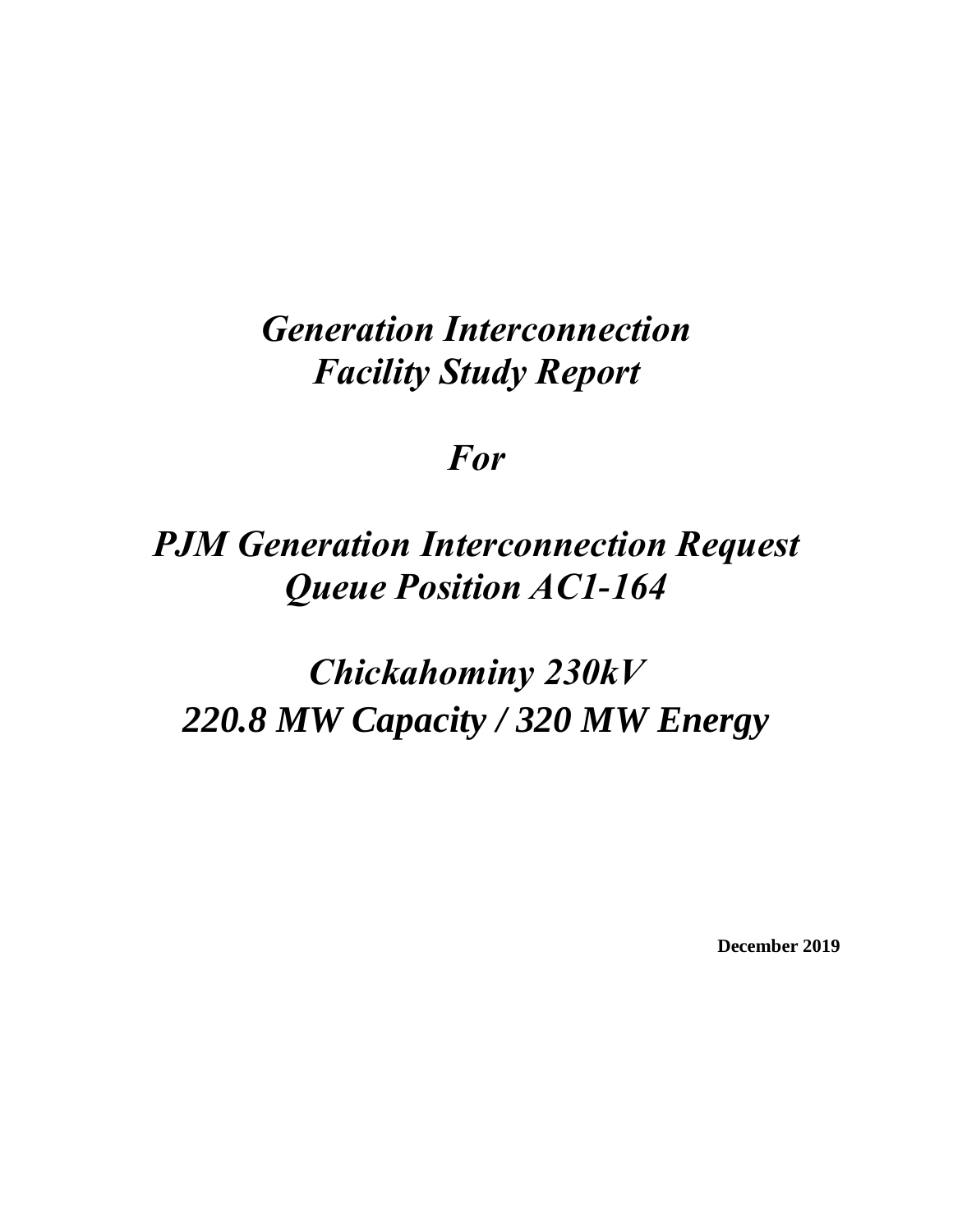## **General**

This Facilities Study has been prepared in accordance with the PJM Open Access Transmission Tariff §207, as well as the Facilities Study Agreement between sPower Development Company, LLC, (Interconnection Customer (IC)) and PJM Interconnection, LLC (Transmission Provider (TP)). The IC has proposed a solar generating facility located in Charles City County, VA. The installed facilities will have a total capability of 320 MW with 220.8 MW of this output being recognized by PJM as capacity. The proposed in-service date for this project is 06/1/2021. **This study does not imply an ITO commitment to this in-service date.**

#### **Point of Interconnection**

AC1-164 will interconnect with the ITO transmission system via a new breaker bay into the Chickahominy 230kV substation.

#### **Cost Summary**

The AC1-164 project will be responsible for the following costs:

| <b>Description</b>                              | <b>Total Cost</b> |  |
|-------------------------------------------------|-------------------|--|
| <b>Attachment Facilities</b>                    | \$1,561,701       |  |
| <b>Direct Connection Network Upgrades</b>       | \$0               |  |
| Non Direct Connection Network Upgrades          | \$1,477,900       |  |
| Allocation for New System Upgrades              | \$31,194          |  |
| Contribution for Previously Identified Upgrades | \$206,556         |  |
| <b>Total Costs</b>                              | \$3,277,351       |  |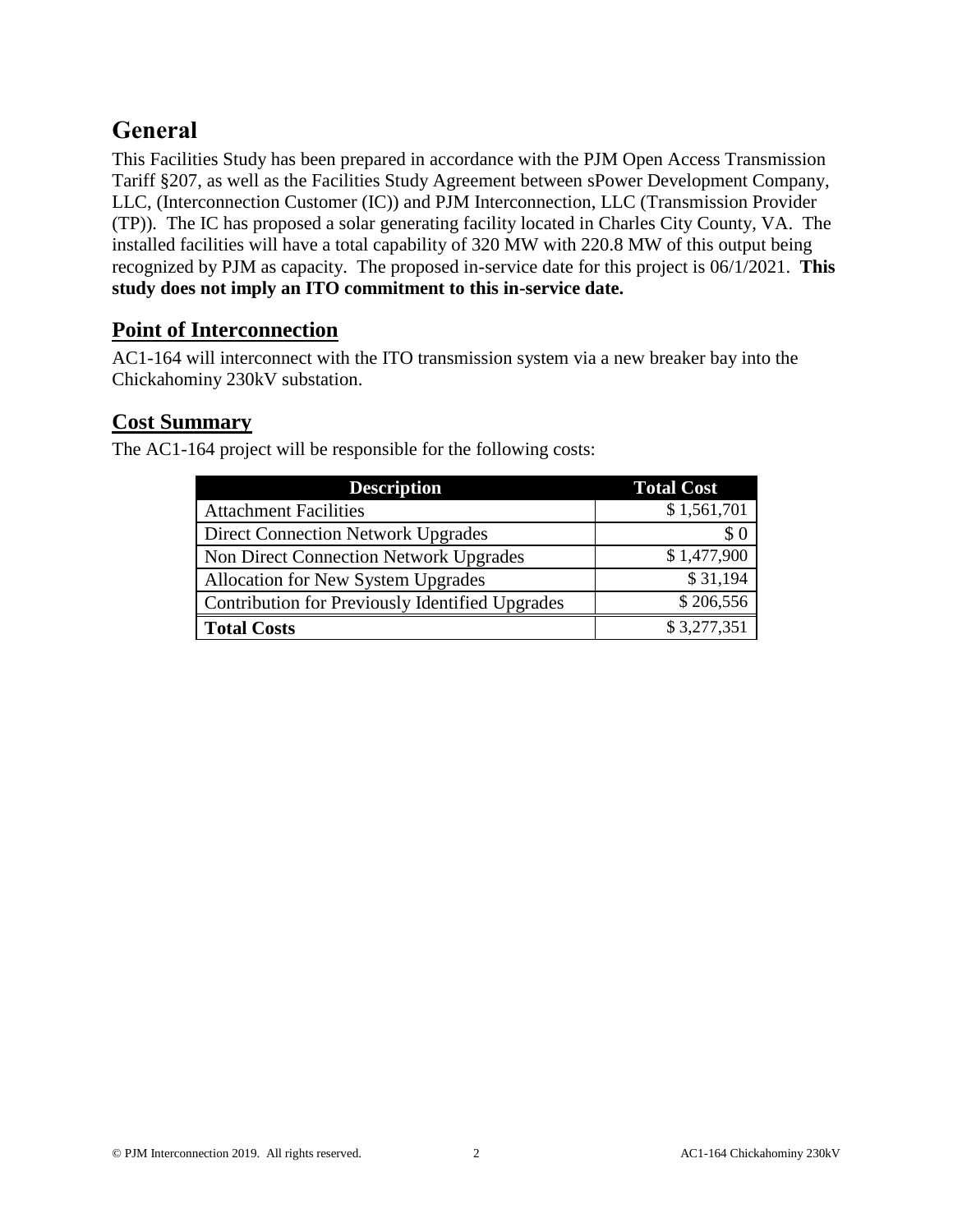## **A. Transmission Owner Facilities Study Summary**

## **1. Description of Project**

Queue AC1-164 is a request to interconnect a 320 MW solar generating facility located in Charles City County, Virginia. The scope of the project AC1-164 includes necessary network upgrades and attachment facilities to connect the generation to the Dominion transmission network. Attachment Facility and Network upgrade construction is estimated to be 8 - 12 months.

## **2. Amendments to the System Impact Study data or System Impact Study Results**

None

#### **3. Interconnection Customer's Submitted Milestone Schedule**

- Plan to break ground September 1, 2020
	-

September 1, 2020

- Permits state level Permit By Rule and county level Final Site Plan approval complete
- Substantial site work completed October 15, 2020
- Delivery of major electrical equipment November 15, 2020
- Back Feed Power May 15, 2021
- Commercial Operation June 1, 2021

## **4. Scope of Customer's Work**

IC will build a solar generating facility in Charles City County, Virginia. The generating facility (Keydet Solar) will be comprised of 160 Power Electronics FS2200CU inverters and 80 4,400 kVA step up transformers. The generating facility will connect to the Point of Interconnection (POI) via one 230/34 kV grounded wye/ grounded wye transformer with a rating of 284/320/356 MVA. The AC1-164 POI will be at the Chickahominy 230kV substation.

## **5. Description of Facilities Included in the Facilities Study**

The project will add a 230 kV bay in the breaker and a half Chickahominy substation and build a short 230 kV transmission line to connect the generation to the ring bus. The ITO will build and own one span of the transmission line between the Chickahominy substation backbone and a new structure outside the fence. A line switch will be installed just outside of Chickahominy substation, on the property provided by the developer, and risers will be dropped from the line to the switches. Metering equipment, including metering accuracy CT's and metering accuracy CCVT's, will be installed just before the line switches. The developer collector station will be located on the property adjoining the Dominion Substation. The developer will bring the bus from the adjutant collector station to the line switches over the fence.

The substation general arrangement drawing (Attachment 2) was developed by the ITO during PJM's Generation Queue Process. The single line is shown in Attachment 1.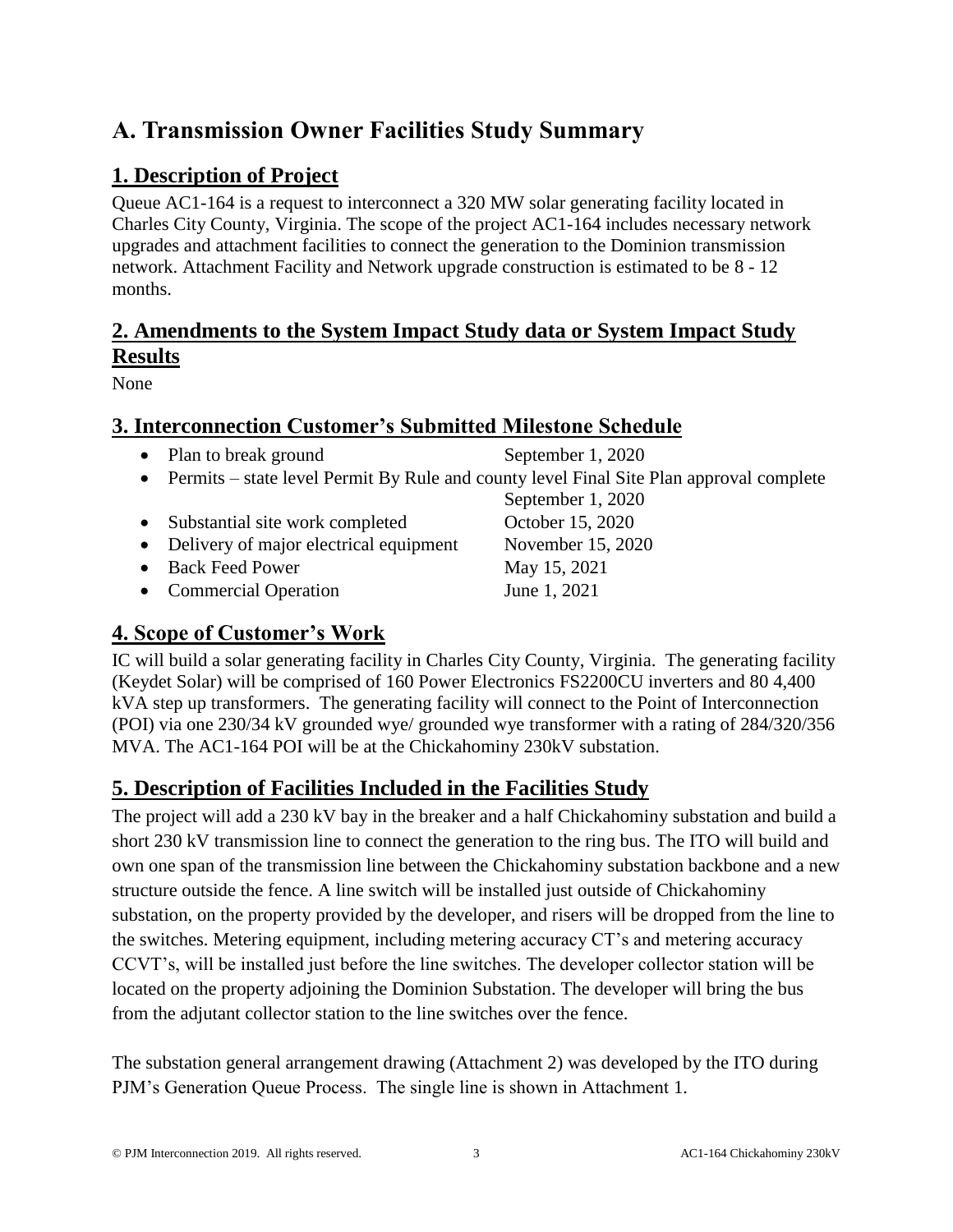|                                                 | <b>Direct</b> |                 | <b>Indirect</b> |                 |                   |
|-------------------------------------------------|---------------|-----------------|-----------------|-----------------|-------------------|
| <b>Work Description</b>                         | Labor         | <b>Material</b> | Labor           | <b>Material</b> | <b>Total Cost</b> |
|                                                 |               |                 |                 |                 |                   |
|                                                 | \$733,665     | \$603,116       | \$132,444       | \$92,476        | \$1,561,701       |
| <b>Attachment Facilities</b>                    |               |                 |                 |                 |                   |
| <b>Total Attachment Facilities Cost</b>         |               |                 |                 |                 |                   |
|                                                 |               |                 |                 |                 |                   |
|                                                 | \$712,616     | \$574,488       | \$117,885       | \$72,911        | \$1,477,900       |
| Chickahominy 230kV sub expansion (n6252)        |               |                 |                 |                 |                   |
| Chickahominy wave trap replacement on line #557 | \$14,483      | \$12,791        | \$2,070         | \$1,850         | \$31,194          |
| to Elmont. $(n5464)$                            |               |                 |                 |                 |                   |
| Ladysmith and Elmont wave trap replacements     | \$30,997      | \$27,376        | \$4,430         | \$3,960         | \$66,764          |
| (n5483)                                         |               |                 |                 |                 |                   |
| Ladysmith and Possum Pt. wave trap replacements | \$19,619      | \$17,328        | \$2,804         | \$2,507         | \$42,258          |
| (n6063)                                         |               |                 |                 |                 |                   |
| North Anna wave trap replacement for Midlothian | \$12,608      | \$11,136        | \$1,802         | \$1,611         | \$27,157          |
| line #576.                                      |               |                 |                 |                 |                   |
| (n6055)                                         |               |                 |                 |                 |                   |
|                                                 |               |                 |                 |                 |                   |
|                                                 | \$790,323     | \$643,119       | \$128,991       | \$82,839        | \$1,645,273       |
| <b>Total Network Upgrades</b>                   |               |                 |                 |                 |                   |
|                                                 | \$1,523,988   | \$1,246,235     | \$261,435       | \$175,315       | \$3,206,974       |
| <b>Total Project Costs</b>                      |               |                 |                 |                 |                   |
|                                                 |               |                 |                 |                 |                   |
|                                                 |               |                 |                 |                 |                   |

## **6. Total Costs of Transmission Owner Facilities included in Facilities Study**

## **7. Summary of Milestone Schedules for Completion of Work Included in Facilities Study:**

Facilities are estimated to take 16 - 20 months to construct and this is based on the ability to obtain outages to construct and test the proposed facilities.

Proposed Schedule

• Detailed design: 6 - 8 months • Permitting: 6 -12 months (Timeline runs concurrent with design) • Construction 10 - 12 months

## **B. Transmission Owner Facilities Study Results**

## **1. Attachment Facilities**

The Attachment Facilities include that portion of the interconnecting switching station which is associated solely with the single feed to the generating facilities. The project's Attachment Facilities include some 230 KV bus work required to create the new line position and one span of 230 kV transmission line from the substation to a structure outside the substation. Metering equipment, including metering accuracy CT's and metering accuracy CCVT's, will be installed in the Chickahominy substation. The equipment associated with the Attachment Facilities includes the following:

#### **Purchase and install substation and line material:**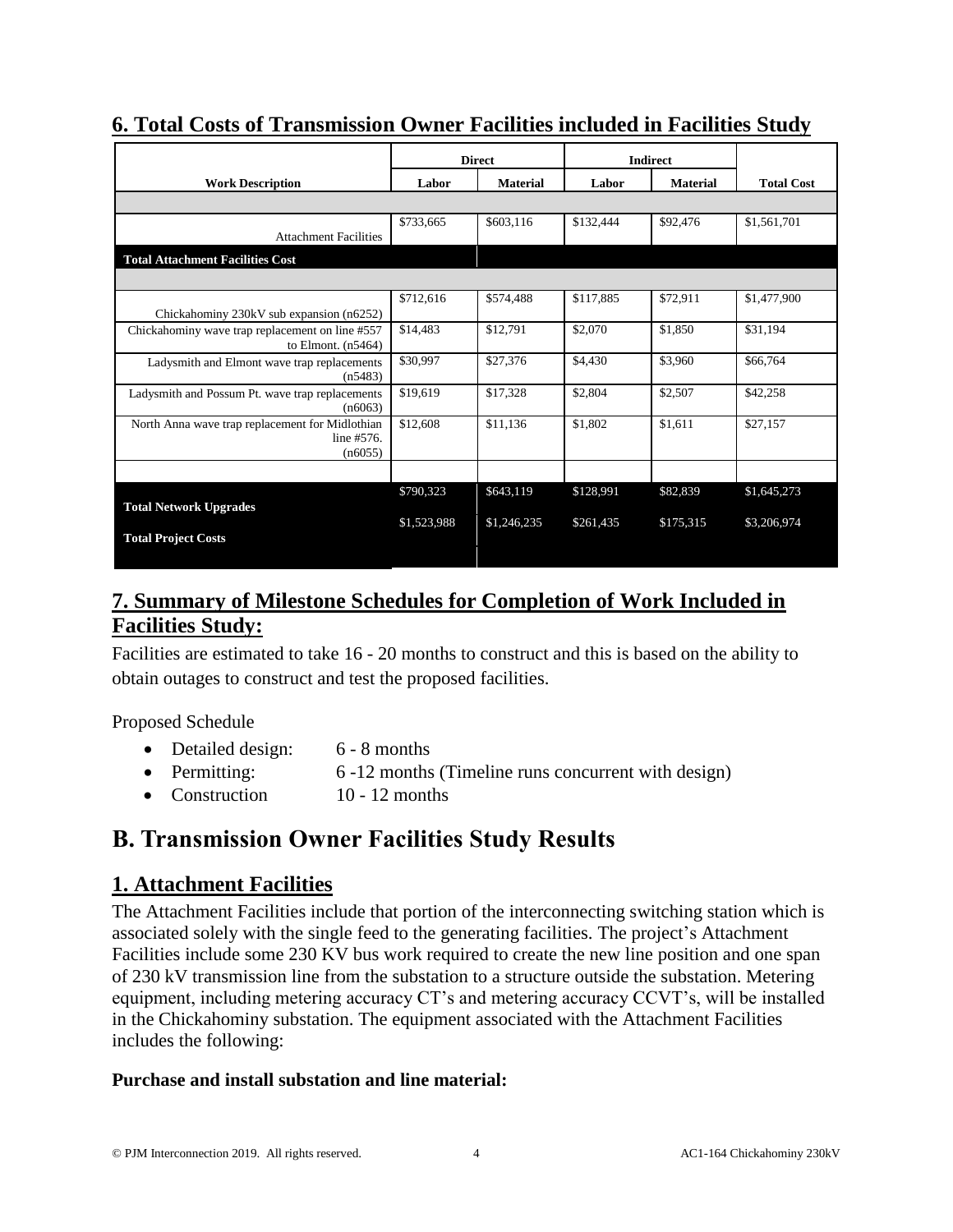Purchase and install substation material at Chickahominy substation:

1. Three (3), 230kV metering accuracy CCVT's

- 2. Three (3), 230kV metering accuracy CT's
- 3. Three (3), 180 kV, station class arresters

4. Conductors, connectors, conduits, control cables, foundations, steel structures and grounding.

Purchase and install relay material at Chickahominy substation:

1. One (1), 1808 – 28" Dual SEL-311L Line Diff. w/ Lockouts Panel 2. One (1), 1808 – 24" Dual SEL-311L Line Diff. w/ Lockouts Panel (Note: This panel to be installed on opposite end of line and owned by the developer).

3. One (1),  $1425 - Dual SEL-735$  Transmission & G. I. Metering

4. One (1), 4524 – Revenue Metering C.T. M.U. Box

5. One (1), 4506 – 3 phase CCVT Potential M.U. Box

6. One (1), 1323 – Dual SEL-487E/735 PMU & PQ

#### **2. Transmission Line – Upgrades**

None

#### **3. New Substation/Switchyard Facilities**

None

### **4. Upgrades to Substation / Switchyard Facilities**

**PJM Network Upgrade #n6252 – Expand Chickahominy 230kV substation.** Add a 230 kV bay in the breaker and a half Chickahominy substation. Costs include the following:

Purchase and install substation material at Chickahominy Substation:

- 1. Two (2) 230 kV, 3000A, 50 kA SF6 circuit breakers
- 2. Four (4) 230 kV, 3000A, 3-phase center break gang operated switches
- 3. Two (2), 2" conduits from the substation backbone to the cable trough
- 4. Conduit tracer wire, 1/C #10, green
- 5. Expand the control enclosure by 10 FT.

6. Conductors, connectors, conduits, control cables, foundations and grounding materials as per engineering standards

7. One (1) 230 kV, heavy duty steel backbone

Purchase and install relay material at Chickahominy Substation:

1. Two (2), 1510 – 24" Dual SEL-351 transmission breaker w/ reclosing panel

2. Two (2), 4510 - SEL-2411 breaker annunciator

3. Two (2), 4526\_A – circuit breaker fiber optic M.U. box

### **PJM Network Upgrade #n6063 - Line #568 Ladysmith – Possum Point 500kV:** Replace

wave trap at both Ladysmith and Possum Point Substations for the Ladysmith – Possum Pt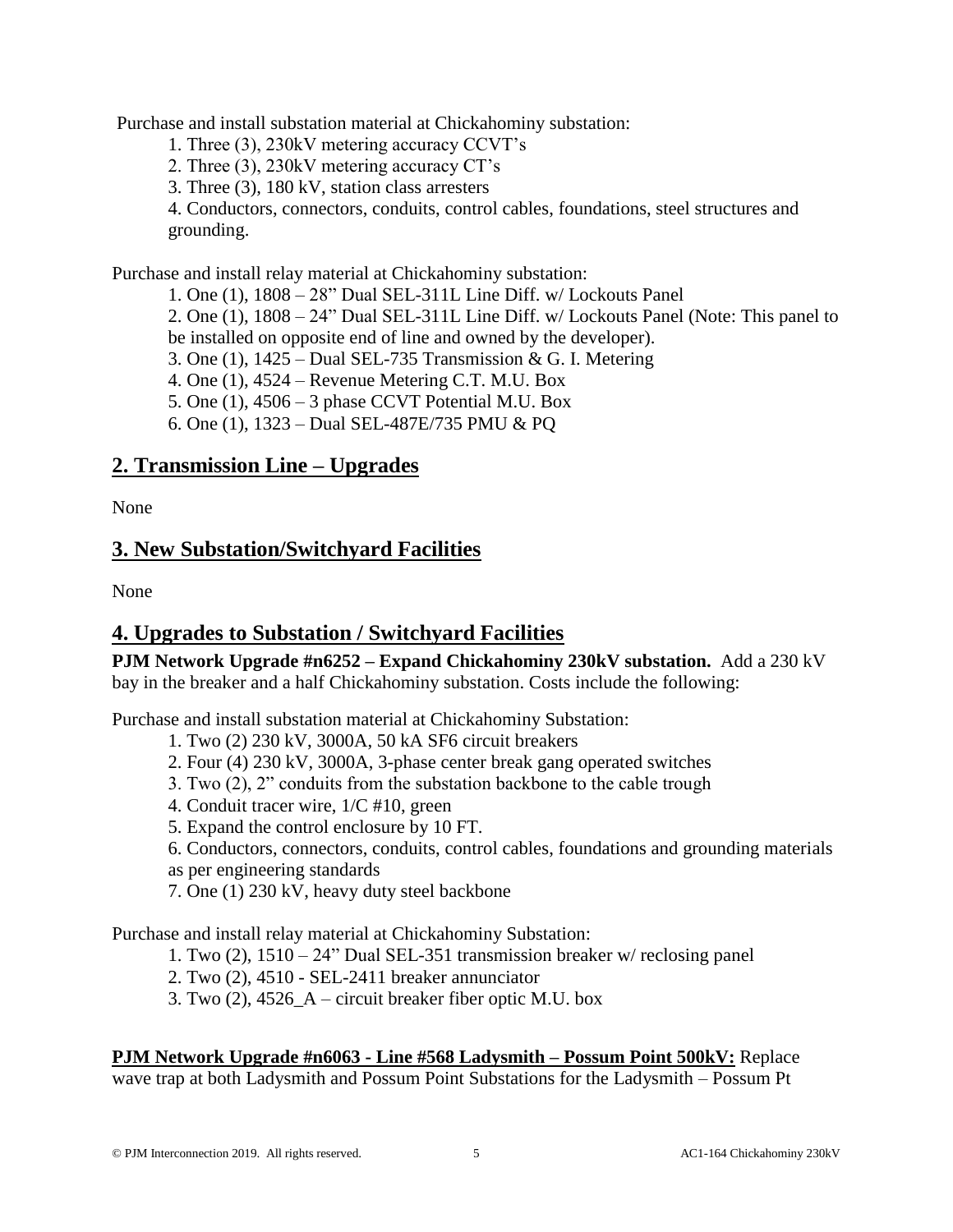500kV line #568. Estimated to take 14-16 months to engineer and construct. Costs include the following:

Purchase and install at Ladysmith Substation:

- 1. One (1), 500 kV, 5000 amp wave trap
- 2. One (1), line tuner, downlead and conduits
- 3. Conductor, connectors, steel structures, foundations and grounding material according to current engineering standards.

Purchase and install at Possum Point Substation:

- 1. One (1), 500 kV, 5000 amp wave trap
- 2. One (1), line tuner, downlead and conduits
- 3. Conductor, connectors, steel structures, foundations and grounding material according to current engineering standards.

**PJM Network Upgrade #n5464 – Line #557 Chickahominy – Elmont:** Replace wave traps at Chickahominy substation on line #557 to Elmont. Estimated to take 14-16 months to engineer and construct. Costs include the following:

Purchase and install at Chickahominy:

- 1. Two (2), 500 kV, 5000 amp wave traps
- 2. Two (2), line tuners, downleads and conduits
- 3. Conductor, connectors, steel structures, foundations and grounding material according to current engineering standards.

**PJM Network Upgrade #n5483 – Line #574 Ladysmith – Elmont:** Replace wave traps at Ladysmith and Elmont substations on the #574 line. Estimated to take 14-16 months to engineer and construct. Costs include the following:

Purchase and install at Ladysmith:

- 1. Two (2), 500 kV, 5000 amp wave traps
- 2. Two (2), line tuners, downleads and conduits
- 3. Conductor, connectors, steel structures, foundations and grounding material according to current engineering standards.

Purchase and install at Elmont:

- 1. Two (2), 500 kV, 5000 amp wave traps
- 2. Two (2), line tuners, downleads and conduits
- 3. Conductor, connectors, steel structures, foundations and grounding material according to current engineering standards.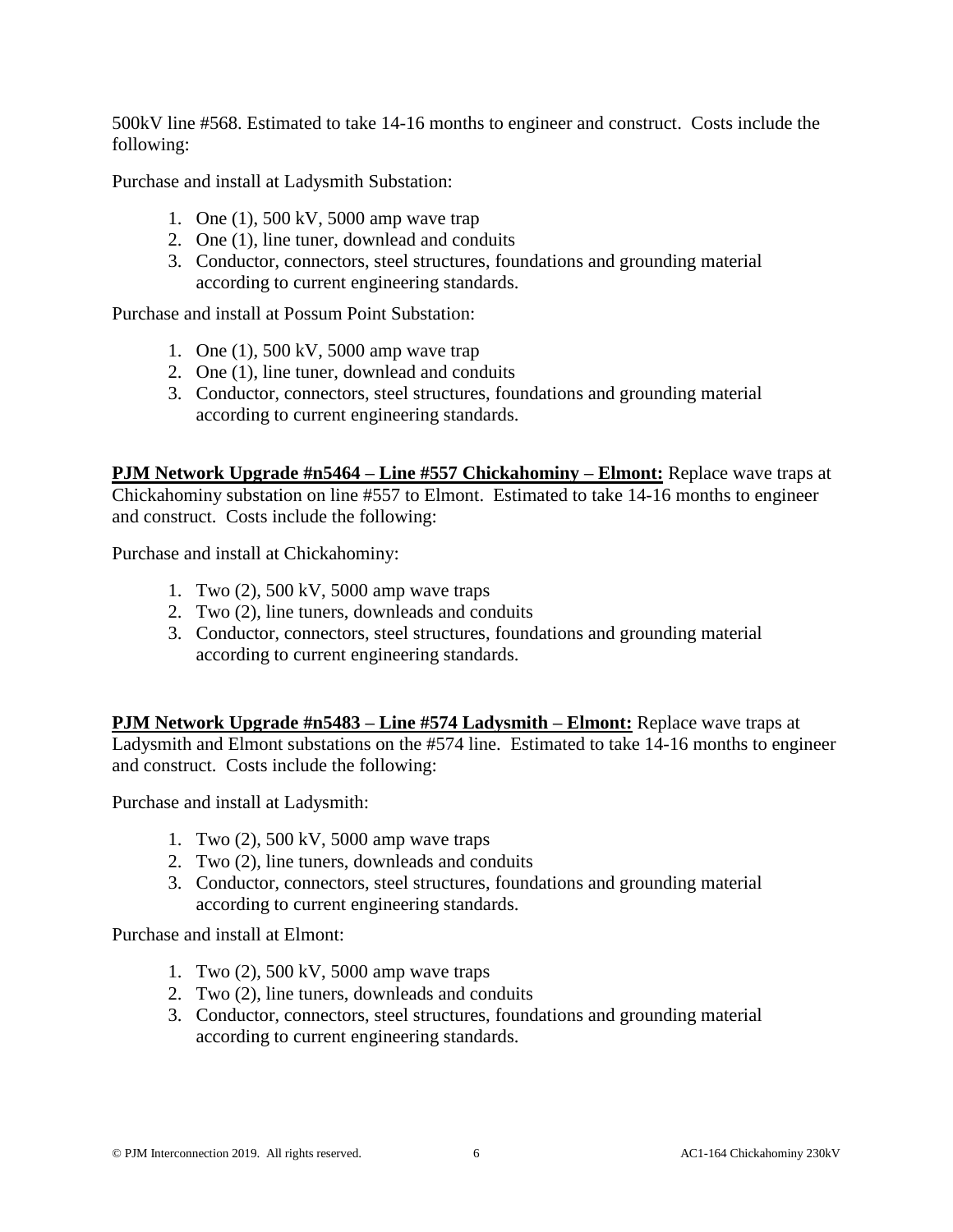**PJM Network Upgrade #n6055 – Line #576 Midlothian – North Anna:** Replace wave trap at North Anna substation on the #576 line. Estimated to take 14-16 months to engineer and construct. Costs include the following:

Purchase and install at North Anna:

- 1. One (1), 500 kV, 5000 amp wave trap
- 2. One (1), line tuner, downlead and conduits
- 3. Conductor, connectors, steel structures, foundations and grounding material according to current engineering standards.

### **5. Metering & Communications**

#### **PJM Requirements**

The IC will be required to install equipment necessary to provide Revenue Metering (KWH, KVARH) and real time data (KW, KVAR) for IC's generating Resource. See PJM Manuals M-01 and M-14D, and PJM Tariff Section 8 of Attachment O Appendix 2.

#### **ITO Requirements**

Metering and SCADA/Communication equipment must meet the requirements outlined in section 3.1.6 Metering and Telecommunications of ITO's Facility Interconnection Connection Requirement NERC Standard FAC-001 which is publically available at www.dom.com.

At the IC's expense, the ITO will supply and own at the Point of Interconnection bi-directional revenue metering equipment that will provide the following data:

- a. Hourly compensated MWh received from the Customer Facility to the ITO;
- b. Hourly compensated MVARh received from the Customer Facility to the ITO;
- c. Hourly compensated MWh delivered from the ITO to the Customer Facility; and
- d. Hourly compensated MVARh delivered from the ITO to the Customer Facility.

The IC will supply and own metering equipment that will provide Instantaneous net MW and MVar per unit values in accordance with PJM Manuals M-01 and M-14D, and Sections 8.1 through 8.5 of Appendix 2 to the ISA;

The IC will access revenue meter via wireless transceivers or fiber cabling to meter with RS-485 or Ethernet communication port for dial-up reads. IC must provide revenue and real time data to PJM from Interconnection Customer Market Operations Center per "PJM Telemetry Data Exchange Summary" document available at PJM.com.

## **6. Environmental, Real Estate and Permitting Issues**

The project will require permitting for the transmission line construction as well as the substation work. The actual permits required for the project will not be known until the permitting team engages with the local and state agencies upon execution of the ISA.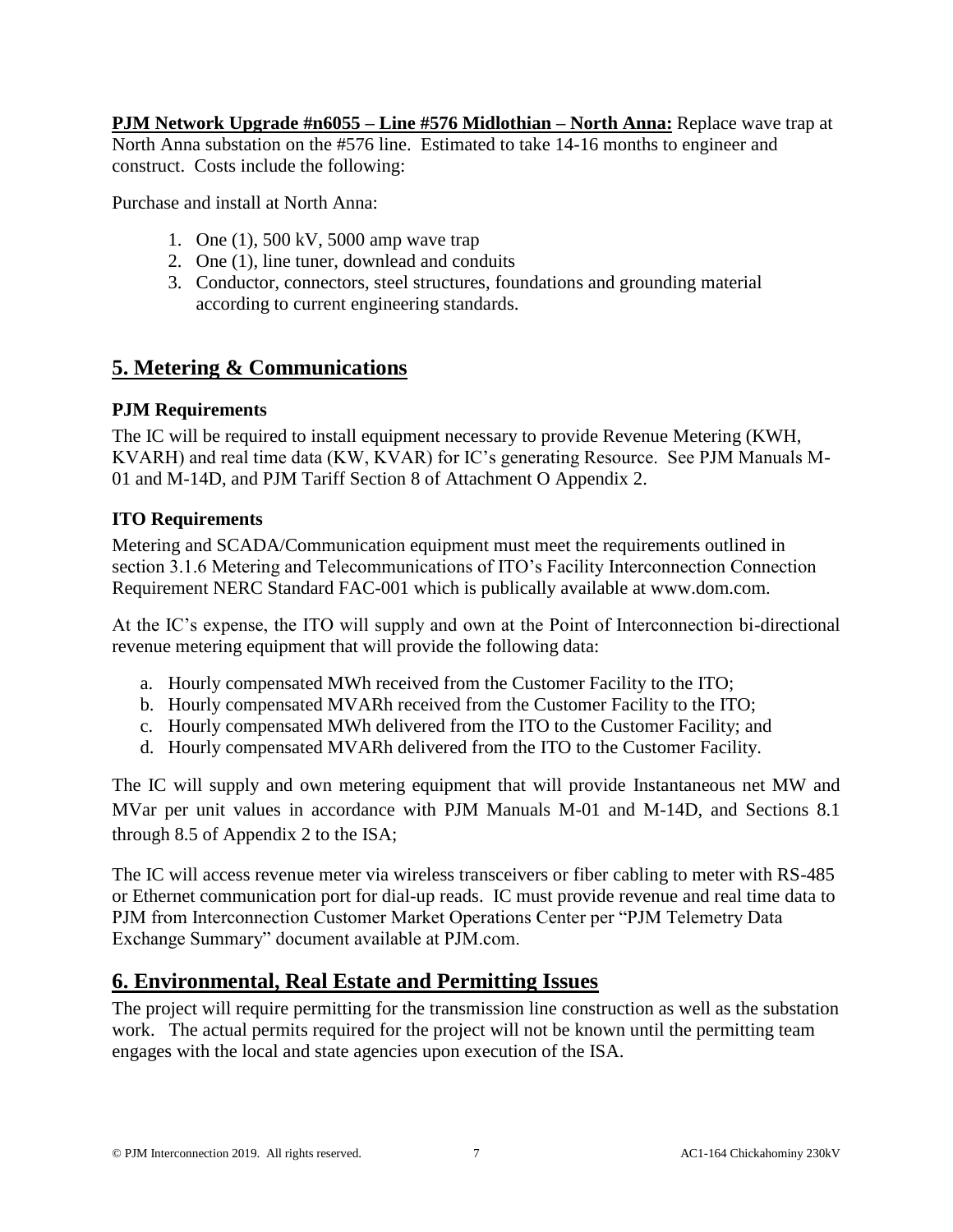#### *Attachment 1. Single Line*